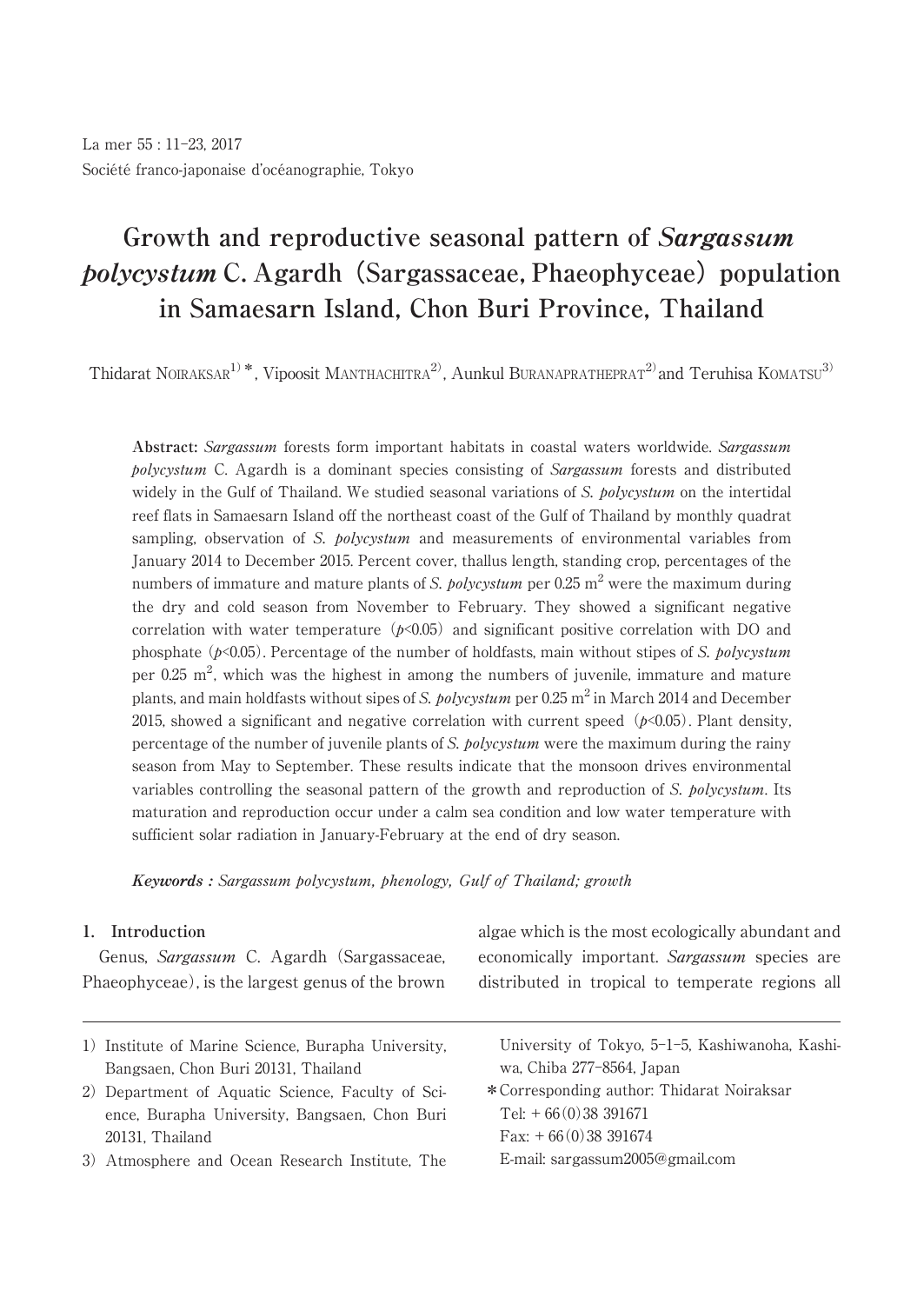over the world (YOSHIDA, 1983). Sargassum beds absorb  $CO<sub>2</sub>$  and produce  $O<sub>2</sub>$  in seawater through photosynthesis. Thus, they influence dissolved oxygen content in seawater $(DO)$  (MIKAMI *et al.*)  $2007$ ) and consequently pH distributions through changing equilibrium of carbonate in seawater by absorption and release of  $CO<sub>2</sub>$  (KOMATSU, 1989; KOMATSU and KAWAI , 1986) . They influence downward radiation from the sun through their canopy (KOMATSU *et al.*, 1990), and eventually water temperature distributions inside the Sargassum forest (KOMATSU et al., 1982; KOMATSU, 1985, KOMATSU et al., 1995). Their stipes and fronds buffer water motion inside the forest (KOMATSU and MURAKAMI, 1994). Many commercially important species spawn in Sargassum beds (e.g. sea urchins, abalones, cuttlefish); larvae and juveniles use the beds as nursery grounds. Detached Sargassum species from the substrates form drifting seaweeds providing habitats for fishes and attached animals (KOMATSU et al., 2007; KOMATSU et al., 2008). Thus, Sargassum beds support biodiversity and are an important habitat for marine animals.

In Thailand, Sargassum species were recorded by Reinbold in "Flora of Koh Chang" from the specimens collected by SCHMIDT  $(1900)$  during the Danish Expedition to Siam. Sargassum polycystum C. Agardh was reported from Koh Kahdat, Trat Province situated on the northeast coast of the Gulf of Thailand for the first time. S. polycystum is distributed widely along the Gulf of Thailand (LEWMANOMONT, 1988; NOIRAKSAR et al., 2006; NOIRAKSAR and AJISAKA, 2008). S. polycystum has secondary holdfasts that are transformed from a stolon and heavily muricate on main branches (CHIANG et al., 1992; AJISAKA et al., 1995, 1999) (Fig. 1). Normally recruitment of S. polycystum populations is maintained by sexual reproduction while its recruitment is also sustained by secondary holdfasts (NOIRAKSAR and



**Fig. 1** Thallus stages of Sargassum polycystum. **a** juvenile plant, **b** immature plant, and **c** mature plant

AJISAKA, 2008). Although there are some reports about distributions and ecology of S. polycystum in some countries, its ecology of Thailand hasn't been fully examined. To conserve S. polycystum in Thailand, it is necessary to understand its ecology. This study aims to elucidate growth and reproductive patterns in a natural habitat off northeast coast of the Gulf of Thailand.

## **2. Materials and methods**

#### **2.1 Study site**

Samaesarn Island, Chon Buri Province (12°31′  $21.37''N$ ,  $100^{\circ}57'25.12''E$  is surrounded with a large intertidal flat, of which the substratum is composed of rock and dead coral with fine to coarse sand, followed by a subtidal coral reef. This intertidal flat is exposed during the low tide in the day time for about  $4-6$  hours from April to May  $(Fig, 2)$ . This island is designated as the conservation area rich in benthic marine algae including four species of Sargassum  $(S.$  aquifolium, S. oligocystum, S. polycystum and S. swartzii) with other seaweeds such as Turbinaria conoides, Padina australis, Padina santae-crucis, Lobophora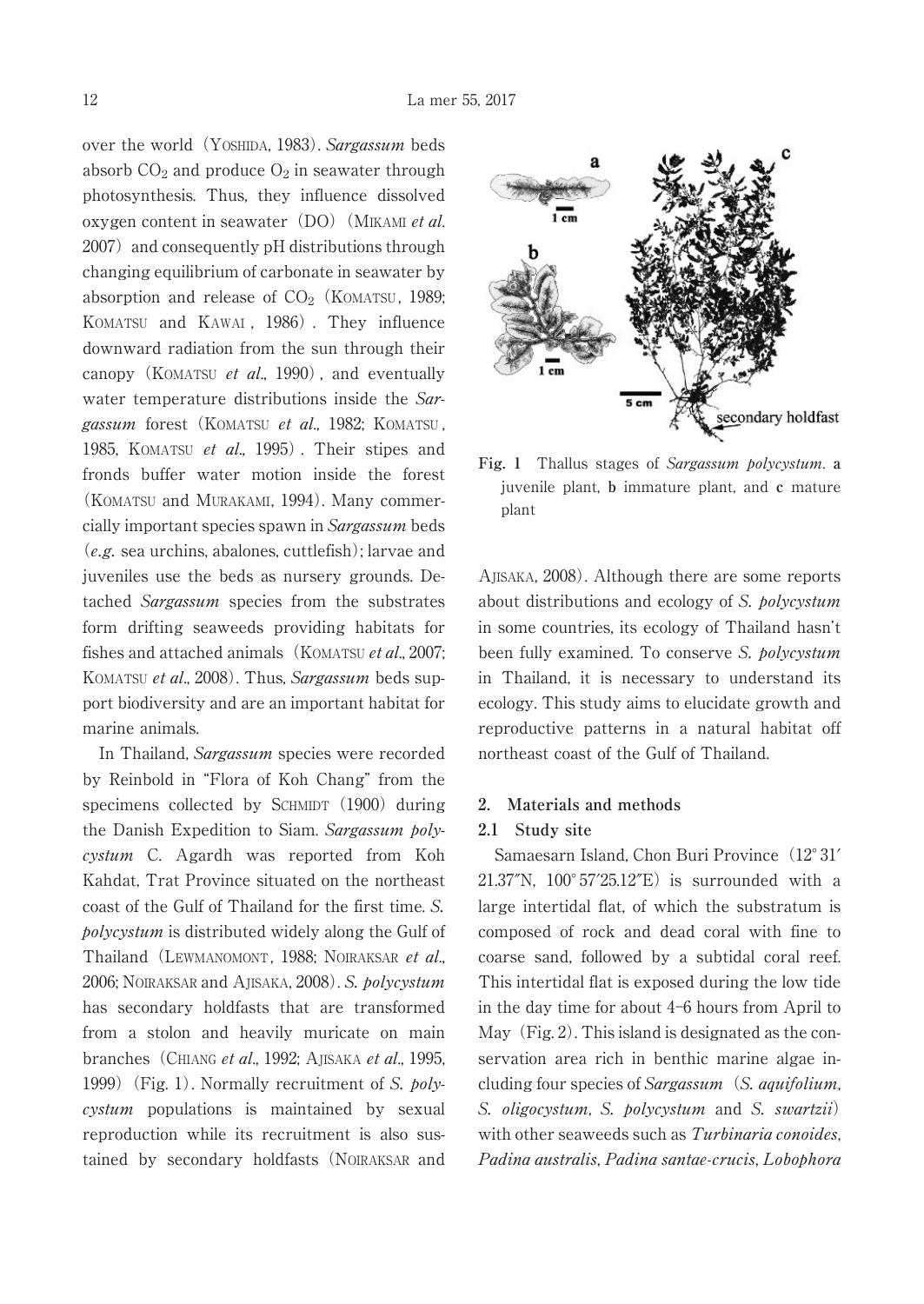

**Fig. 2** The study site, on the eastern coast of Samaesarn Island, Chon Buri Province.

asiatica, L. pachyventera, Amphiroa anceps, Bryopsis pennata, Gelidiella acerosa, Chondrophycus cartilagineus, etc. Among them, S. polycystum is the most dominant species.

# **2.2 Quadrat sampling of seaweeds and measurements of environmental parameters**

Three belt transects, 30 m apart parallel to the shore were set in the *Sargassum* bed (Fig. 2). Quadrats  $(0.5 \times 0.5 \text{ m})$  were placed at 10 m intervals along each line with a length of 120 m starting from a point near an end randomly decided Thirty-six quadrats in total were monitored in each month for a period of 24 months from January 2014 to December 2015. We measured percent covers of all quadrats and collected seaweeds on three quadrats per line in each month. Collected seaweeds were preserved in plastic bags with sodium chloride and brought back to the laboratory at the Institute of Marine Science, Burapha University. The samples were rinsed in fresh water and cleaned of sand and shells. Plant density means the total numbers of juvenile plants, immature plants, mature plants and main holdfasts without stipes of S. polycystum on a quadrat  $(0.5 \times 0.5 \text{ m})$ . A stipe length of individual S. *bolycystum* was measured. Epiphytic plants and aquatic animals attached to an individual were removed before the wet sample was weighed prior to drying in a hot air oven (TS8000) Termaks, Bergen, Norway) at  $60^{\circ}$ C for 48 h. Dry weight of each sample was then obtained (CP3202S, Sartorius, Goettingen, Germany) and used for calculating standing crop, which is expressed as the dry weight  $(g)$  per unit area.

Three environmental parameters such as water temperature, salinity and DO were recorded at the time of sample collection with a portable multiparameter measuring instrument (YSI 556) MPS, Ohio, USA). Water current was measured by current meters(Valeport Model-105, Valeport Limited,  $UK$ ) deployed off the study site (Fig. 2). Water samples were collected for the analysis of nutrients (phosphate, nitrate and silicate) using a spectrophotometer (HACH DR 2500, Colorado, USA). Nitrate was measured using cadmium reduction and diazotization method. Phosphate was analyzed by ascorbic acid method. Silicate was analyzed by molybdosilicate method (STRICKLAND and PARSONS, 1972).

## **2.3 Statistical analysis**

A two-way ANOVA was applied to examine differences among characteristics of S. polycystum by month and year. Before the ANOVA, standing crop, plant density and thallus length per unit area were transformed using a loga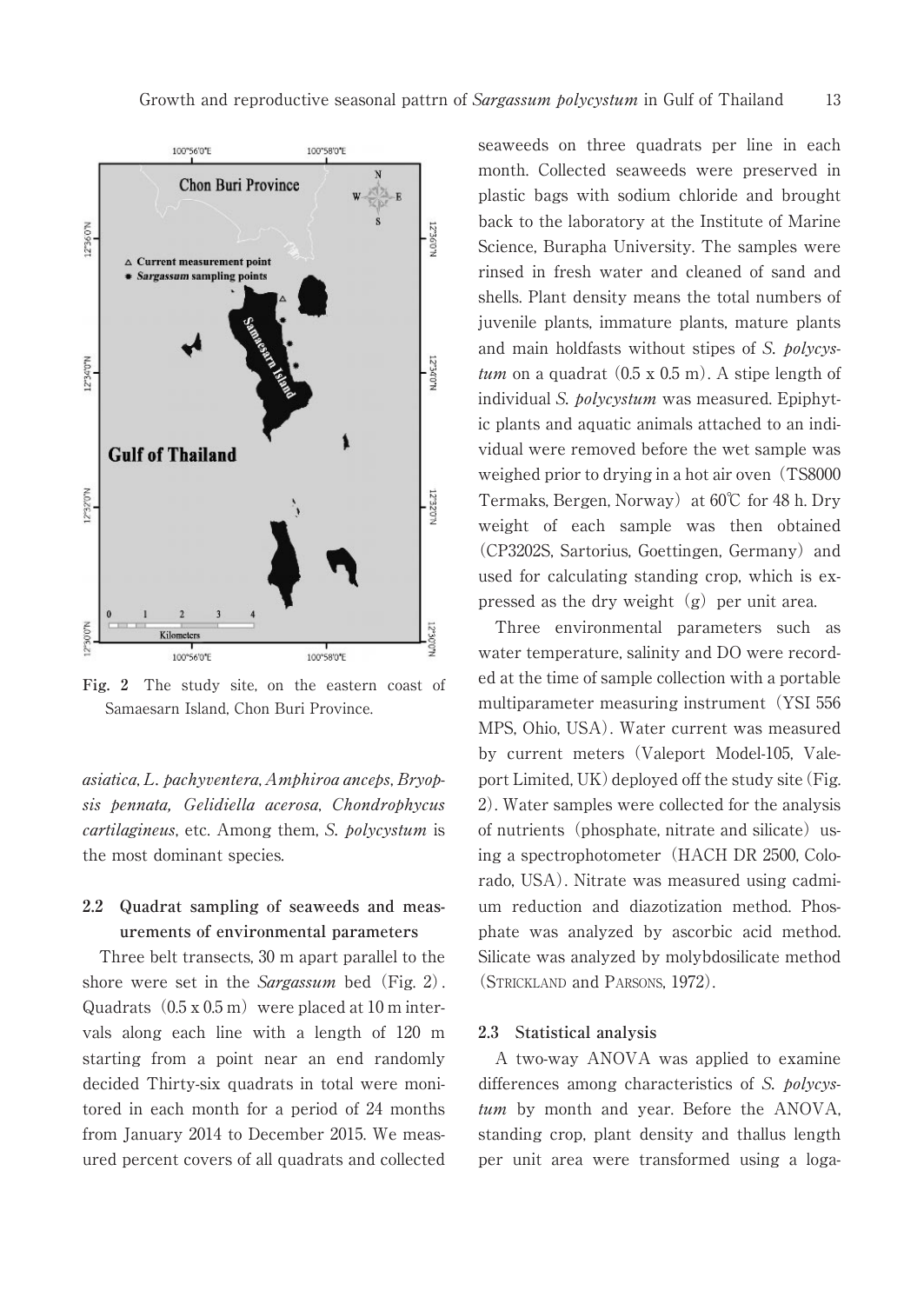rthmic transformation, while percent cover, and percentages of juvenile plants, immature plants, mature plants and main holdfasts in the number of all plants of *S. polycystum* per  $0.25 \text{ m}^2$  were transformed using an arcsine transformation. We examined relationships among percent cover, thallus length, standing crop, plant density, percentages of juvenile plants, immature plants, mature plants and holdfasts on the number of all plants of S. *polycystum* per 0.25 m<sup>2</sup> with the eight environmental parameters using Spearman's rank correlation analysis.

#### **3. Results**

# **3.1 Seasonal growth pattern of Sargassum polycystum**

S. *bolycystum* was monthly found throughout the year for a period of two years. The annual maximum percent covers of S. *polycystum* per unit area in 2014 and 2015 were obtained in January 2014 (66.3 $\pm$ 5.4%) and January 2015  $(69.0 \pm 8.0 \%)$  during the northeast monsoon season from November to February corresponding to the dry season of winter months in the northeast coast of Gulf of Thailand, respectively. The annual minimum percent covers of S. polycystum per unit area in 2014 and 2015 occurred in June  $(4.3 \pm 1.4\%)$  and July  $(4.5 \pm 0.8\%)$ during the southwest monsoon season from May to September corresponding to the rainy season of summer months in the northeast coast of the Gulf of Thailand, respectively (Fig. 3). Results of two-way ANOVA (95% confidence level) indicated monthly differences in percent cover of S. polycystum per unit area were significant although its interaction of year and months was significant  $(Table 1)$ .

The annual maximum thallus lengths in 2014 and 2015 were obtained in December 2014  $(18.0 \pm 3.2 \text{ cm})$  and February 2015  $(18.0 \pm 2.8 \text{ cm})$ during the dry season, respectively. The annual minimum thallus lengths in 2014 and 2015 occurred in July 2014  $(1.6 \pm 0.4 \text{ cm})$  and July 2015  $(1.1 \pm 1.1 \text{ cm})$  during the rainy season, respectively (Fig. 3). Results of two-way ANOVA indicated difference in monthly thallus length of S. polycystum was significant although its interaction of year and months was significant (Table 1).

The annual maximum standing crops in 2014 and 2015 were obtained in January  $(58.23 \pm 13.41)$ g dw.  $0.25 \text{ m}^{-2}$  and February (63.15  $\pm$  9.25 g dw.  $0.25 \text{ m}^{-2}$  during the dry season, respectively. The annual minimum standing crops in 2014 and 2015 were in July  $(3.59 \pm 0.95 \text{ g} \text{ dw}$ . 0.25 m<sup>-2</sup>) and July  $(5.21 \pm 1.09 \text{ g dw} \cdot 0.25 \text{ m}^{-2})$  during the rainy season, respectively (Fig. 3). Results of two-way ANOVA indicated difference in monthly standing crop of S. polycystum was significant although its interaction of year and months was significant (Table 1).

The annual maximum plant densities consisting of juvenile plants, immature plants, mature plants and main holdfastsin in 2014 and 2015 were obtained in August  $(533.2 \pm 148.9 \text{ no. } 0.25 \text{ m}^{-2})$ and August  $(387.0 \pm 78.3 \text{ no. } 0.25 \text{ m}^{-2})$  during the rainy season, respectively. The annual minimum plant density in 2014 and 2015 occurred in February  $(102.2 \pm 35.9 \text{ no. } 0.25 \text{ m}^{-2})$  during the dry season and June  $(108.8 \pm 21.9 \text{ no. } 0.25 \text{ m}^{-2})$ during the rainy season, respectively  $(Fig. 3)$ . Results of two-way ANOVA indicated difference in monthly plant density of S. polycystum was significant although its interaction of year and months was significant (Table 1).

The annual maximum percentages of juvenile plants in 2014 and 2015 were obtained in August  $(62.9 \pm 15.7\%)$  and July  $(86.3 \pm 2.9\%)$  during the rainy season, respectively. The annual minimum percentages of juvenile plants in 2014 and 2015 occurred in February  $(3.4 \pm 1.4\%)$  and February  $(15.3 \pm 4.7\%)$  during the dry season, respectively (Fig. 4). Results of two-way ANOVA indicated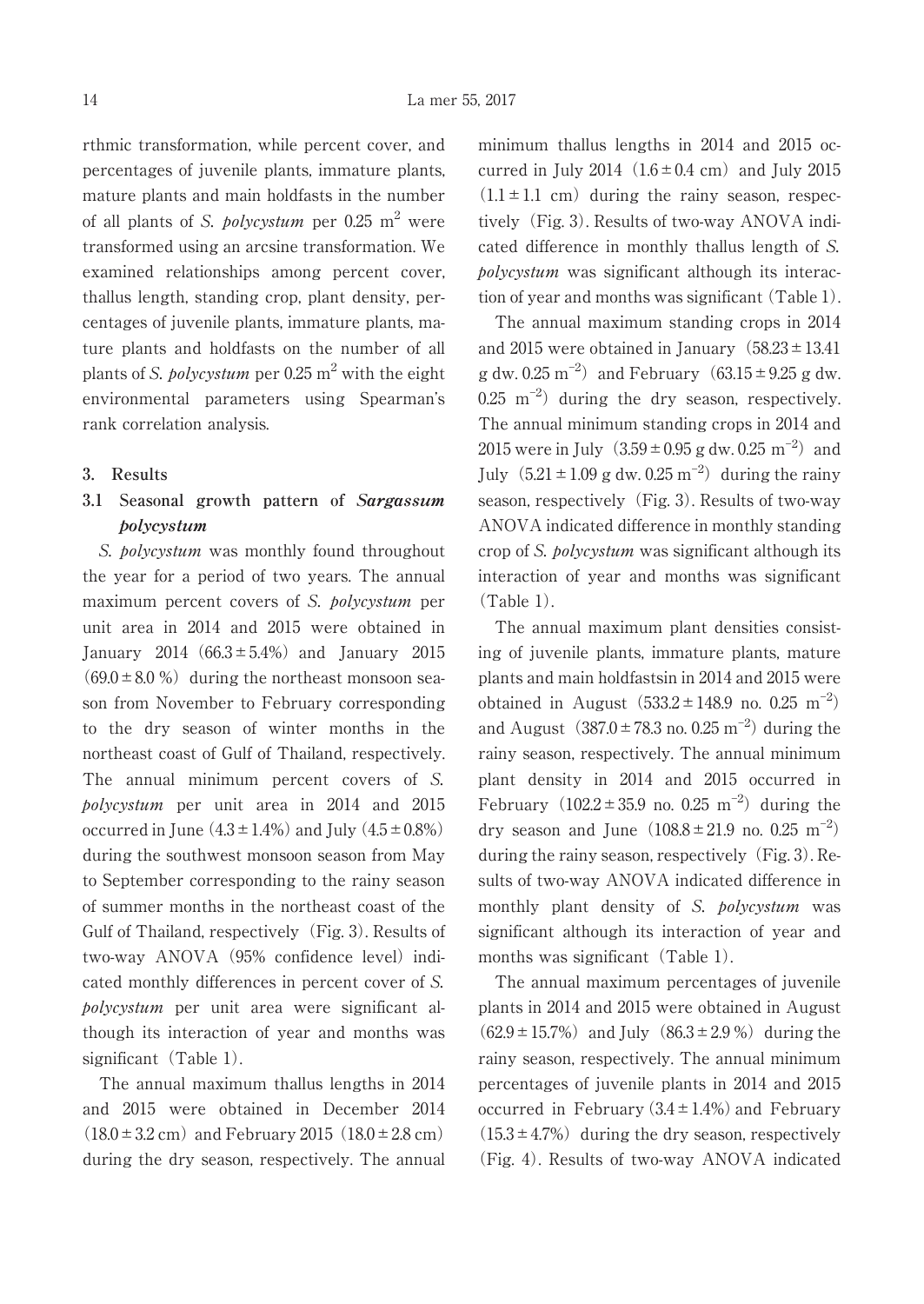

Fig. 3 Percent cover, thallus length, standing crop and plant density of *Sargassum polycystum* (mean±standard error) in Samaesarn Island, Chon Buri Province from January 2014–December 2015.

difference in monthly percentage of juvenile plants of S.  $polycystum$  was significant (Table 1).

The annual maximum percentages of immature plants in 2014 and 2015 were obtained in January ( $87.9 \pm 2.2\%$ ) and February ( $61.1 \pm 5.4\%$ ) during the dry season, respectively. The annual minimum percentages of immature plants in 2014 and 2015 occurred in August  $(3.2 \pm 1.1\%)$  and July  $(0.5 \pm 0.5\%)$  during the rainy season, respectively (Fig.4). Results of two-way ANOVA indicated difference in monthly percentage of immature plants of S. *polycystum* was significant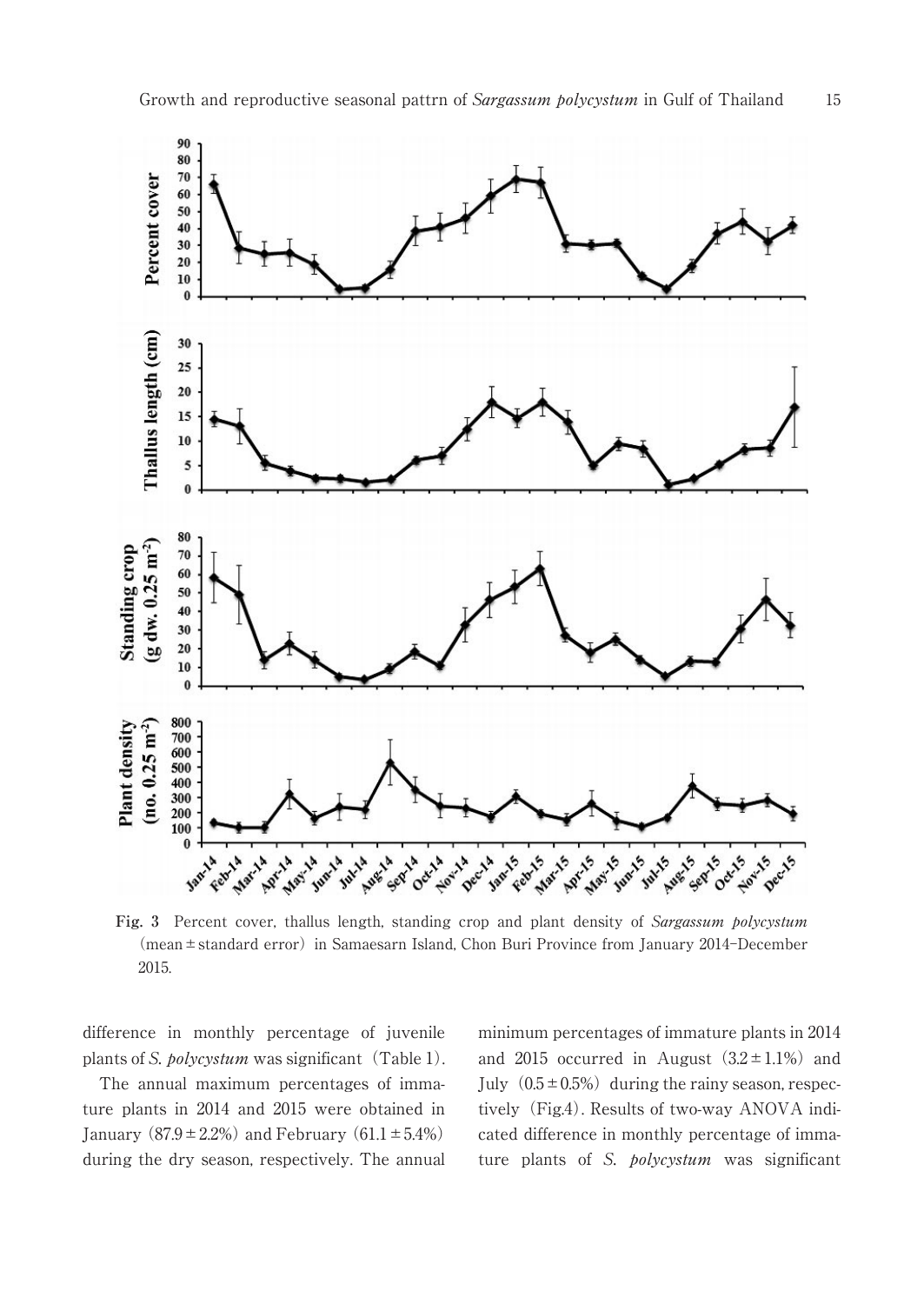**Table 1.** Results of ANOVA testing effects of year and month on percent cover, thallus length, standing crop, plant density, percentages of the numbers of juvenile, immature and mature plants, and main holdfasts without stipes of Sargassum polycystum per 0.25  $\mathrm{m}^2$ .

|                     | Percent coverage of S. polycystum |                                  |                  |           | Thallus length of S. polycystum |                                  |                  |           |
|---------------------|-----------------------------------|----------------------------------|------------------|-----------|---------------------------------|----------------------------------|------------------|-----------|
| Source of variation | df                                | <b>MS</b>                        | $\overline{F}$   | Þ         | df                              | MS                               | F                | $\dot{p}$ |
| Year                | $\mathbf{1}$                      | 0.099                            | 1.906            | 0.169     | $\mathbf{1}$                    | 0.188                            | 4.206            | 0.042     |
| Month               | 11                                | 0.815                            | 15.667           | 0.000     | 11                              | 0.818                            | 18.268           | 0.000     |
| Interaction         | 11                                | 0.141                            | 2.707            | 0.003     | 11                              | 0.182                            | 4.056            | 0.000     |
| Error               | 192                               | .052                             |                  |           | 163                             | 0.045                            |                  |           |
|                     |                                   | Standing crop of S. polycystum   |                  |           |                                 | Plant density of S. polycystum   |                  |           |
|                     | df                                | <b>MS</b>                        | $\boldsymbol{F}$ | Þ         | df                              | <b>MS</b>                        | $\boldsymbol{F}$ | $\dot{p}$ |
| Year                | $\mathbf{1}$                      | 0.012                            | 0.138            | 0.711     | $\mathbf{1}$                    | 0.443                            | 2.844            | 0.04      |
| Month               | 11                                | 1.415                            | 16.315           | 0.000     | 11                              | 0.417                            | 2.740            | 0.003     |
| Interaction         | 11                                | 0.221                            | 2.551            | 0.005     | 11                              | 0.415                            | 2.725            | 0.003     |
| Error               | 171                               | 0.087                            |                  |           | 171                             | 0.152                            |                  |           |
|                     |                                   | Juvenile plants of S. polycystum |                  |           |                                 | Immature plants of S. polycystum |                  |           |
|                     | df                                | <b>MS</b>                        | $\boldsymbol{F}$ | $\dot{p}$ | df                              | <b>MS</b>                        | $\boldsymbol{F}$ | $\rlap/p$ |
| Year                | $\mathbf{1}$                      | 0.498                            | 6.618            | 0.011     | 1                               | 0.045                            | 0.954            | 0.330     |
| Month               | 11                                | 1.373                            | 18.257           | 0.000     | 11                              | 1.004                            | 21.160           | 0.000     |
| Interaction         | 11                                | 0.085                            | 1.133            | 0.338     | 11                              | 0.224                            | 4.725            | 0.000     |
| Error               | 192                               | 0.075                            |                  |           | 192                             | 0.047                            |                  |           |
|                     |                                   | Mature plants of S. polycystum   |                  |           |                                 | Holdfasts of S. polycystum       |                  |           |
|                     | df                                | <b>MS</b>                        | $\boldsymbol{F}$ | $\dot{p}$ | df                              | <b>MS</b>                        | $\boldsymbol{F}$ | $\dot{p}$ |
| Year                | 1                                 | 0.015                            | 1.058            | 0.305     | 1                               | 0.195                            | 15.641           | 0.000     |
| Month               | 11                                | 0.031                            | 2.179            | 0.017     | 11                              | 0.086                            | 6.887            | 0.000     |
| Interaction         | 11                                | 0.018                            | 1.248            | 0.258     | 11                              | 0.031                            | 2.520            | 0.005     |
| Error               | 192                               | 0.014                            |                  |           | 192                             | 0.012                            |                  |           |

**Fig. 4** Percentage of plant stages and density of Sargassum polycystum in Samaesarn Island, Chon Buri Province from January 2014 to December 2015

and development were the south of sorting of the form of your things the post to development were to

although its interaction of year and months was significant (Table 1).

APLA May 1 A way to which we is

The annual maximum percentage of mature plants in 2014 and 2015 were obtained in February  $(13.6 \pm 5.0\%)$  and January  $(13.4 \pm 6.1)$ 

%) during the dry season, respectively (Fig. 4). There was a low percentage of mature plants between March and November in 2014 and 2015. Results of two-way ANOVA, indicated difference in monthly percentage of mature plants of S.

 $\ddot{\theta}$ 

Jan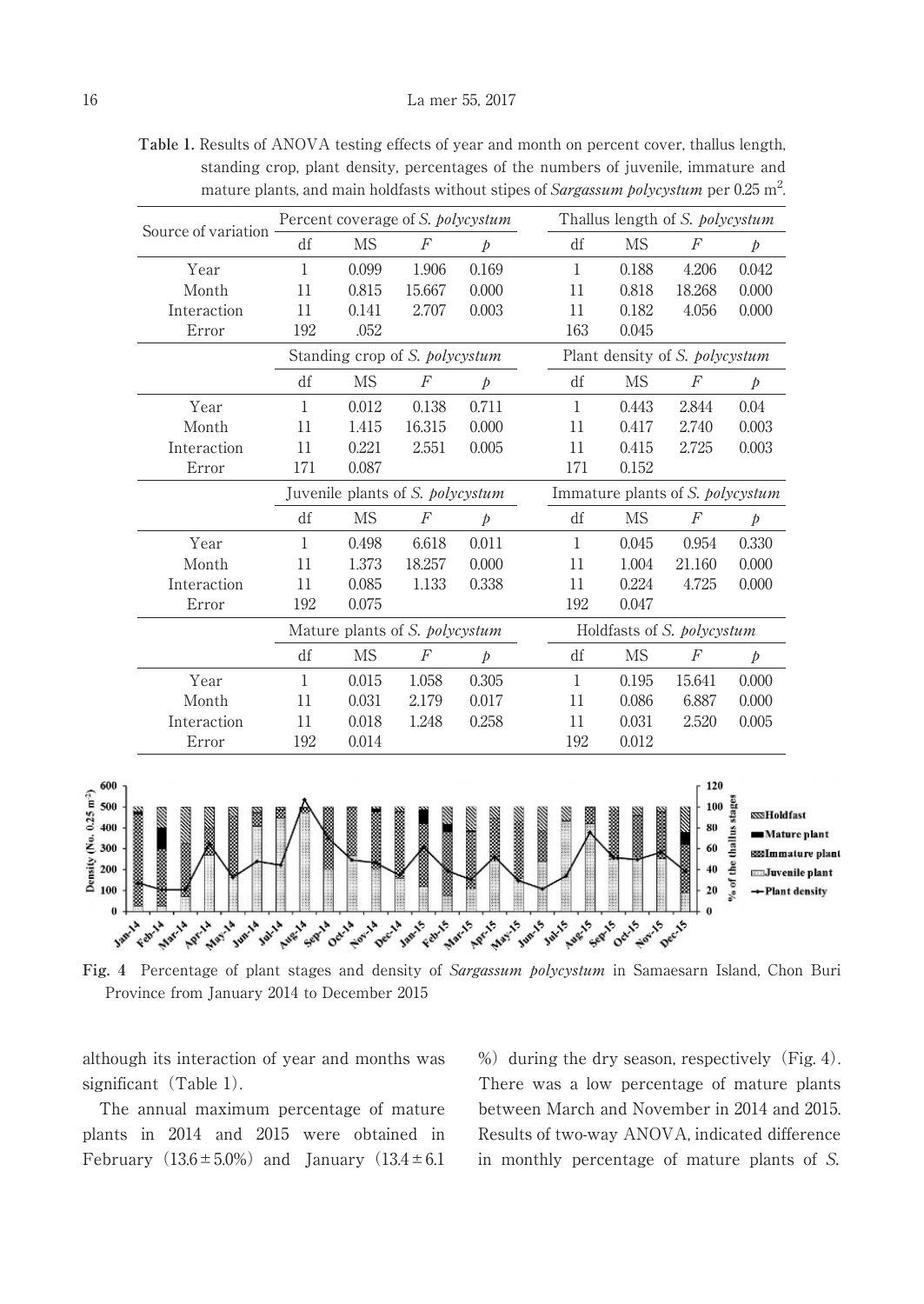$polycystum$  was significant (Table 1).

The annual maximum percentage of main holdfasts in 2014 and 2015 were obtained in March  $(23.4 \pm 7.5\%)$  during the first inter-monsoon and December  $(24.5 \pm 10.0 \%)$  during the dry season, respectively. There was a low percentage of holdfasts during the rainy season (Fig. 4). Results of two-way ANOVA, indicated differences between year and among months were significant although its interaction of year and months was significant  $(Table 1)$ .

## **3.2 Relationships between the features of plant and environmental variables**

The monthly average measurements of environmental parameters were shown in Fig. 5. The annual highest water temperatures in 2014 and 2015 were measured in May $(31.2^{\circ}\text{C})$  and May  $(31.0\degree\text{C})$  during the rainy season, respectively, and the annual lowest water temperatures in 2014 and 2015 were in December  $(27.4^{\circ}\text{C})$  and December  $(27.2^{\circ}\text{C})$  during the dry season, respectively. The annual highest salinities in 2014 and  $2015$  were observed in October  $(35.1)$  during the second inter-monsoon and July  $(35.3)$  during the rainy season, respectively, and the annual lowest salinities in 2014 and 2015 were in November  $(32.0)$  and January  $(30.4)$  during the dry season, respectively. The annual highest DOs in seawater in 2014 and 2015 were observed in December  $(7.3 \text{ mg l}^{-1})$  and February  $(8.21 \text{ mg l}^{-1})$ during the dry season, respectively, and the annual lowest DOs in 2014 and 2015 were in July  $(4.22 \text{ mg } l^{-1})$  and July  $(4.13 \text{ mg } l^{-1})$  during the rainy season, respectively. The annual highest Phosphate contents in seawater in 2014 and 2015 were observed in October  $(0.12 \text{ mg } l^{-1})$  during the second inter-monsoon season and July  $(0.21)$  $mg l^{-1}$  during the rainy season, respectively, and the annual lowest phosphate contents were in March  $(0.02 \text{ mg } l^{-1})$  during the first inter-

monsoon season and May  $(0.03 \text{ mg } l^{-1})$  during the rainy season, respectively. The annual highest nitrate contents in seawater in 2014 and  $2015$  were observed in July $(1.15 \,\mathrm{mg}\, \mathrm{l}^{-1})$  and July  $(1.53 \text{ mg l}^{-1})$  during the rainy season, respectively, and the annual lowest nitrate contents in 2014 and 2015 were in April  $(0.73 \text{ mg l}^{-1})$  during the first inter-monsoon season and August $(0.6$ mg  $l^{-1}$ ) during the rainy season, respectively. The annual highest silicate contents in seawater in 2014 and 2015 were observed in June(4.73 mg  $l^{-1}$ ) and July (5.53 mg  $l^{-1}$ ) during the rainy season, respectively, and the annual lowest silicate contents in 2014 and 2015 were in January  $(1 \text{ mg l}^{-1})$  and December  $(1.1 \text{ mg l}^{-1})$  during the dry season, respectively. In general, silicate and phosphate contents in seawater were increased during the rainy season except December 2014 for phosphate. The annual highest water currents in 2014 and 2015 were observed in July (38.3 cm  $s^{-1}$ ) and September (33.1 cm  $s^{-1}$ ) during the rainy season, respectively, and the annual lowest water currents in 2014 and 2015 were in March  $(14.2 \text{ cm s}^{-1})$  during the first inter-monsoon season and July  $(10.8 \text{ cm s}^{-1})$  during the rainy season, respectively.

A spearman's rank-order correlation was applied to determine the relationship between the characteristics of S. polycystum and environmental variables  $(Table 2)$ . There was a significant negative correlation between water temperature and characteristics of S. polycystum such as percent cover  $(r_s= 0.569, p = 0.004)$ , thallus length  $(r<sub>s</sub>= 0.630, p = 0.001)$ , standing crop  $(r<sub>s</sub>= 0.583,$  $p = 0.003$ , percentage of immature plants ( $r_s$ = 0.469,  $p = 0.021$  and percentage of mature plants  $(r_s = 0.496, p = 0.014)$ . On the other hand, the water temperature was positively correlated with percentage of juvenile plants ( $r_s = 0.496$ ,  $p=0.014$ ). The salinity negatively and significantly correlated with the percent cover  $(r_s= 0.424, p$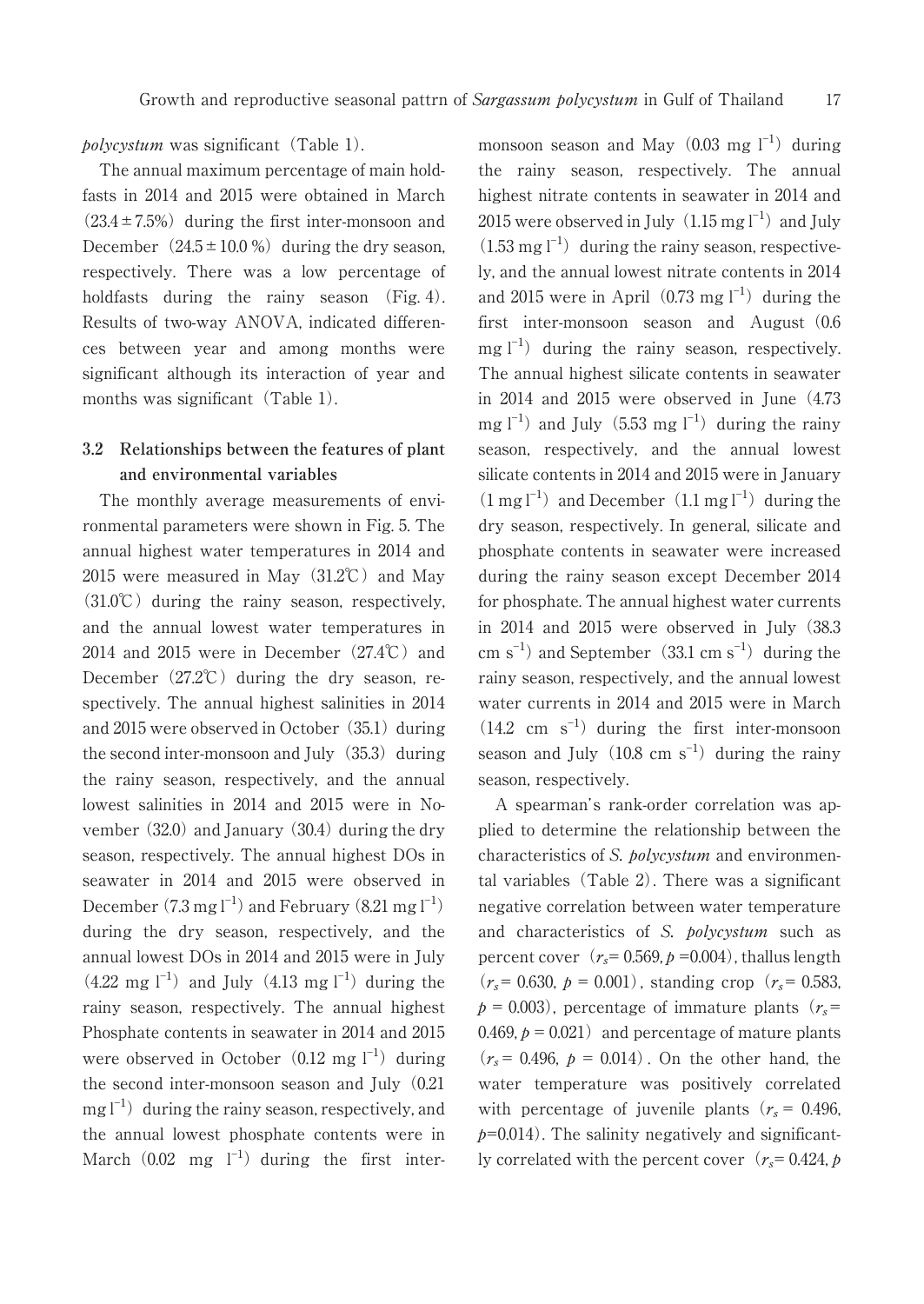

**Fig. 5** Environmental variables of seawater measured off the east coast of Samaesarn Island from January 2014 to December 2015.

 $= 0.039$ , standing crop ( $r_s = 0.463$ ,  $p = 0.023$ ), percentage of immature plants ( $r_s$  = 0.522,  $p =$ 0.009) and percentage of mature plants ( $r_s$  = 0.429,  $p = 0.036$ . The DO significantly and positively correlated with percent cover  $(r_s =$ 0.539,  $p = 0.007$ , thallus length ( $r_s = 0.602$ ,  $p =$ 0.002), standing crop ( $r_s$  = 0.504,  $p = 0.012$ ), percentage of immature plants  $(r_s= 0.431, p = 0.035)$ or percentage of mature plants ( $r_s$  = 0.518,  $p =$ 0.009) , while it negatively correlated with percentage of juvenile plants ( $r_s$  = 0.470,  $p = 0.020$ ). The phosphate content significantly and positively correlated with plant density ( $r_s$  = 0.416,  $p$  = 0.043) or percentage of juvenile plants ( $r_s$ = 0.482,  $p = 0.017$ . The current speed significantly and negatively correlated with percentage of holdfasts  $(r_s = 0.790, p = 0.002)$ .

#### **4. Discussion**

Monsoon is a very important forcing that controls ecology of seaweed in Southeast Asia. Southwest monsoon from May to September accompanies strong waves with rain while northeast monsoon from November to February accompanies a calm sea condition with sunshine and low water temperature in the northeast coast of the Gulf of Thailand  $(Fig. 5)$ . The first intermonsoon season from March to April is also a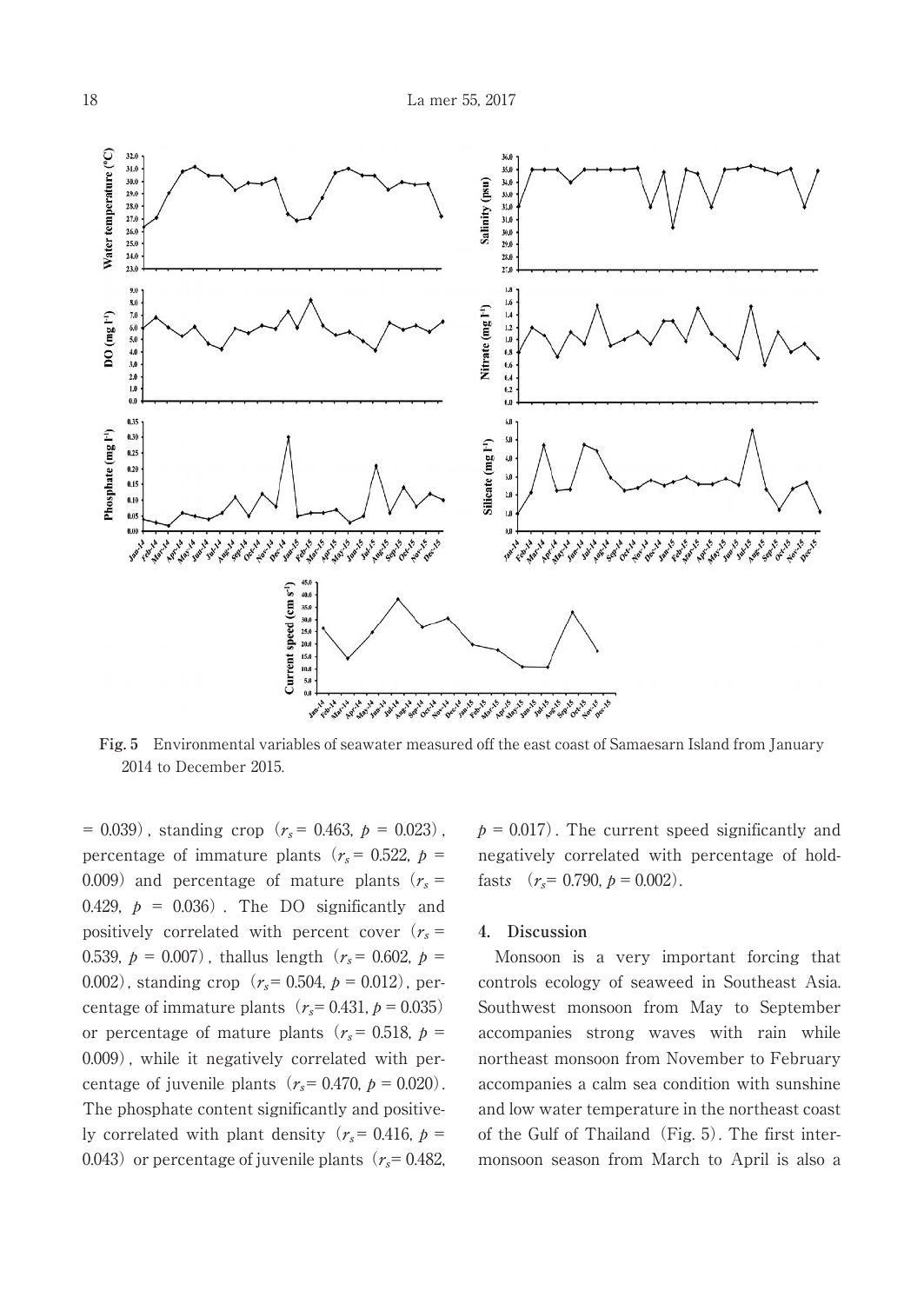| S. polycystum     | Water temperature<br>C. |           | Salinity<br>(psu) |           | DO<br>$(mg l^{-1})$ |           | Phosphate<br>$(mg l^{-1})$ |          | Current speed<br>$\rm (cm\; s^{-1})$ |           |
|-------------------|-------------------------|-----------|-------------------|-----------|---------------------|-----------|----------------------------|----------|--------------------------------------|-----------|
|                   | $r_{s}$                 | Þ         | $r_{s}$           | Þ         | $r_{s}$             | Þ         | $r_{s}$                    | Þ        | $r_{s}$                              | Þ         |
| % cover           | $-0.569$                | $0.004**$ | $-0.424$          | $0.039*$  | 0.539               | $0.007**$ | 0.185                      | 0.387    | 0.315                                | 0.319     |
| Thallus length    | $-0.630$                | $0.001**$ | $-0.367$          | 0.078     | 0.602               | $0.002**$ | $-0.048$                   | 0.823    | $-0.028$                             | 0.931     |
| Standing crop     | $-0.583$                | $0.003**$ | $-0.463$          | $0.023*$  | 0.504               | $0.012*$  | $-0.103$                   | 0.631    | $-0.119$                             | 0.713     |
| Plant density     | 0.091                   | 0.671     | $-0.108$          | 0.614     | $-0.144$            | 0.501     | 0.416                      | $0.043*$ | 0.392                                | 0.208     |
| % juvenile plants | 0.444                   | $0.030*$  | 0.367             | 0.078     | $-0.470$            | $0.020*$  | 0.482                      | $0.017*$ | 0.126                                | 0.697     |
| % immature plants | $-0.469$                | $0.021*$  | $-0.522$          | $0.009**$ | 0.431               | $0.035*$  | 0.014                      | 0.948    | 0.224                                | 0.484     |
| % mature plants   | $-0.496$                | $0.014*$  | $-0.429$          | $0.036*$  | 0.518               | $0.009**$ | $-0.200$                   | 0.348    | 0.037                                | 0.908     |
| % holdfasts       | 0.015                   | 0.944     | 0.088             | 0.684     | 0.074               | 0.731     | $-0.232$                   | 0.274    | $-0.790$                             | $0.002**$ |

the characteristics of Sargassumplant.

\*\*  $p = 0.01$ ; \*  $p = 0.05$ 

| Table 3. Periods of Sargassum polycystum growth, |
|--------------------------------------------------|
| reproduction and degeneration phases at Samae-   |
| sarn Island from January 2014 to December 2015   |

| Plant stages | Timing                      |
|--------------|-----------------------------|
| Growth       | January 2014                |
| Reproduction | January-February 2014       |
| Degeneration | February-July 2014          |
| Growth       | August 2014-February 2015   |
| Reproduction | November 2014-Februaty 2015 |
| Degeneration | March-July 2015             |
| Growth       | August-December 2015        |
| Reproduction | December 2015               |
| Degeneration | December 2015               |
|              |                             |

calm sea condition. Phenology of Sargassum species may be controlled with water temperature strongly related to the monsoon because water temperature is one of the most critical factors affecting the phenological patterns of Sargassum species  $(Ans, 2006)$ . It is speculated that warm surface water is accumulated along the northeast coast of the Gulf of Thailand by the southwest monsoon from May to September and cold surface water is supplied by the coastal upwelling along the northeast of the Gulf of Thailand driven by the northeast monsoon from November to February.

In the Philippines, the dry and wet seasons are from January to May and from June to December,

respectively. Trono and LLUISMA (1990) studied Sargassum populations at Santiago Island, Bolinao and reported that thallus length and fertility of S. polycystum attained the highest in December(447 g wet wt  $m^{-2}$ ) and in January or February, respectively, before the sudden reduction in standing crop. Investigating Sargassum beds in Bolinao, TRONO and TOLENTINO (1993) reported that the maximum standing crops of both intertidal and subtidal Sargassum beds were obtained in October to December or January, and the reproductive period was from November to January during the cold season there. LARGO et al.  $(1994)$  examined the seasonal changes in the growth and reproduction of Sargassum species in Liloan, Cebu, and found that the maximum thallus length of S. *polycystum* was in January (30.0  $\pm$  11.4 cm), and its reproductive period was from December to January and February to May during the dry season. OHNO *et al.* (1995) reported S. polycystum at Danajon Reef, the Central Visayas area had a mean standing crop of  $4.3 \text{ kg m}^{-2}$  with the maximum one of 9.6 kg  $m^{-2}$  in December. CALUMPONG et al.  $(1999)$  reported the maximum standing crop and percent cover of S. polycystum in Negro Island were in May  $(11.3 \pm 0.5 \text{ g m}^{-2})$ , 10-15%), and the reproductive stage was found Table A. United that the Properties of Spearman's rank correlation between analysis between convironmental correlation between the correlation of the Correlation of the Correlation between analysis between environmental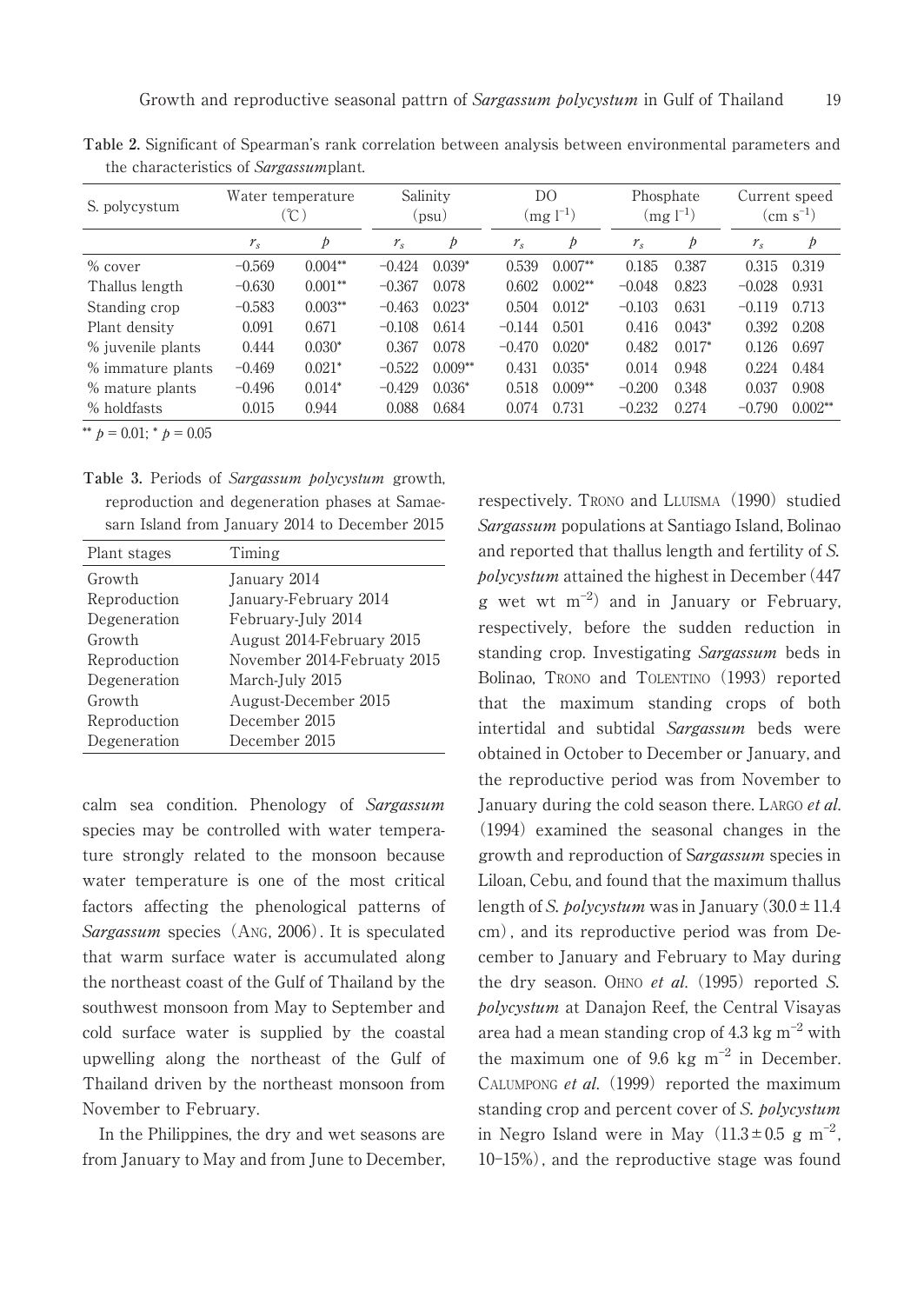from March to May. Thus, the reproductive period and the months of the maximum standing crop of S. polycystum range in the dry and cold season in the Philippines like those in Samaesarn Island.

In Taiwan, HWANG et al.  $(2004)$  reported percent cover and standing crop of S. polycystum decreased with increasing water temperature in coral reef in Nanwan Bay. They also stated that its reproductive stage was in January-April during the dry and cold season. In Malaysia, MAY-LIN and CHING-LEE  $(2013)$  studied S. polycystum at Teluk Kemang, Port Dickson, of which dry season is from June to September, and reported that the pattern of mean thallus length (MTL) and the maximum fertilities showed the highest in July  $2010$  (MTL = 228 mm, largest length class within  $800 - 899$  mm) and in August 2010 (17%), respectively. In India, Rao $(2002)$  reported that the growth of S. polycystum attained its maximum length in the winter months(November to December/ January) and S. *polycystum* became reproductive between November and February in Visakhapatnam coast, east India, of which dry season is from November to March. The seasonal growth cycle in S. polycystum showed a significant negative correlation with seawater temperature. PADAL *et al.*  $(2014)$  verified the same tendency in Visakhapatnam coast as the same as Rao(2002). The maximum mean length, maximum fertilities and reproductive stage of S. polycystum occur in dry season when the sea is calm and seawater temperature is low in Taiwan, Malaysia and India. Thus, it is reasonable that those of S. polycystum in Samaesarn Island do from December to February in the dry season and March in the inter-monsoon season when the sea is calm and seawater temperature is low.

For reproduction of S. *polycystum*, the thalli must become the longest in a year. The longer the thallus length is, the stronger the drag force posed by waves is  $(XU)$  and KOMATSU,  $2016$ ). Therefore, maturation period must be under a calm condition. In the study area, the northeast monsoon season from November to February and the first inter-monsoon season from March to April are calm sea condition. Since the northeast monsoon season is dry season, the solar radiation is sufficient for photosynthesis of S. polycystum to acquire energy to prepare reproduction with elongation of its thalli.

Percentage of holdfasts was low in the rainy season and showed a significant and negative correlation with current speed ( $p < 0.05$ ). In general, main branches and stipes of Sargassum species are damaged by strong waves in the monsoon season and remained only holdfasts. The Sargassum plants were damaged by the strong water motion (LARGO *et al.*, 1994). The study area is affected by the southwest monsoon from May to October. In the northeast coast of the Gulf of Thailand, southwest monsoon produces greater waves with fetch longer than in northeast monsoon season. Therefore, the onset of southeast monsoon removes large thallus after the luxuriant growth in February. DO is also influenced by stratification of surface layer. Since southwest monsoon brings warm water in the northeast coast of the Gulf of Thailand, it is possible that the stratification is strengthened and eventually DO is decreased. Therefore, DO was higher in the dry season and lower in the rainy season. This phenomenon coincides with higher percent cover, thallus length, standing crop, percentage of immature plants and percentage of mature plants of S. *polycystum* that provide  $O_2$  through photosynthesis to seawaterduring the dry season from November to February. Therefore, they are apparently correlated to DO.

Phosphate and nitrate might be increased with increase in discharge from the river to the Gulf of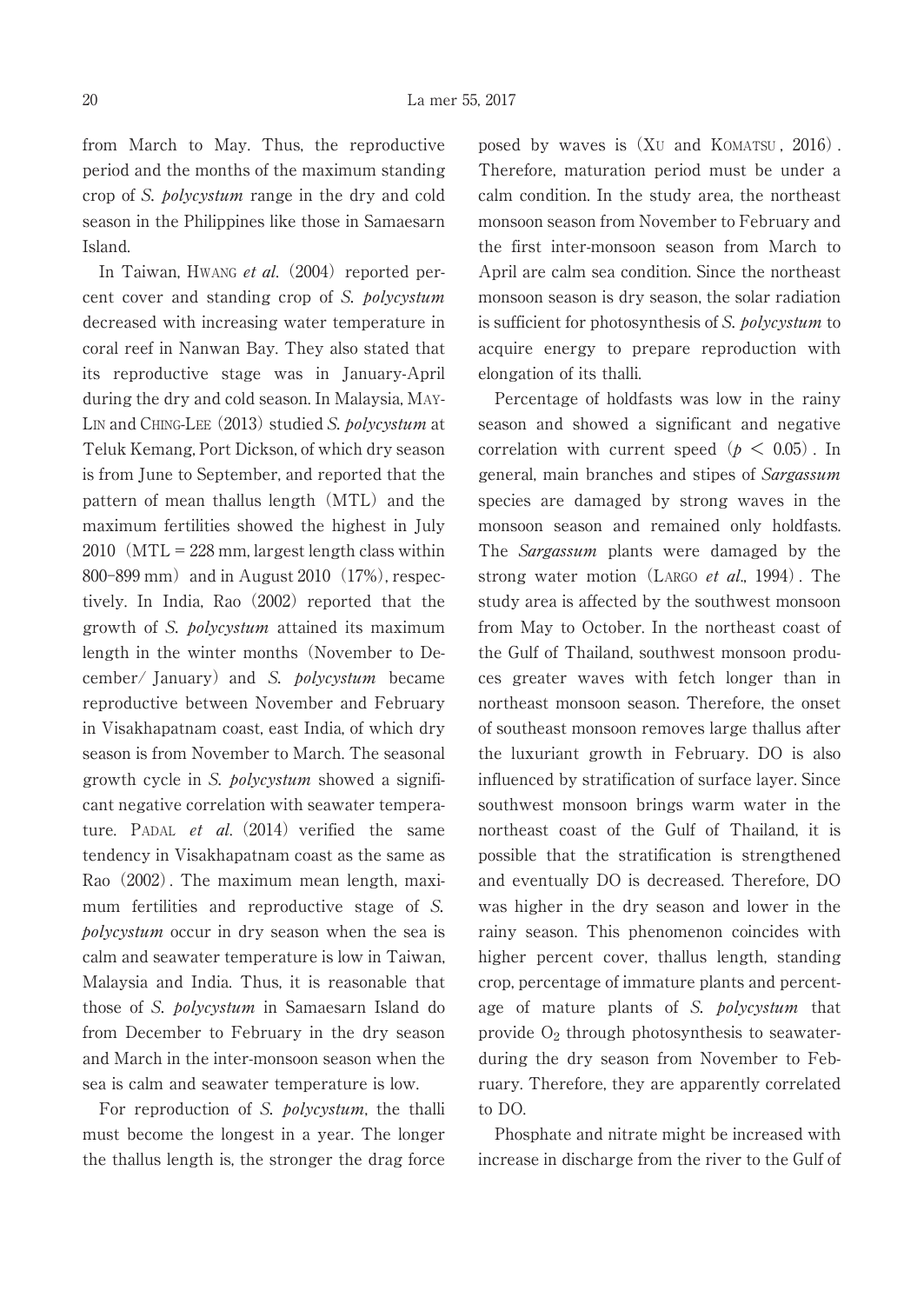Thailand during the rainy season in east Gulf of Thailand. Hwang et al.  $(2004)$  stated that phosphate limits growth of Sargassum germlings. This hypothesis may be applied to a positive relation between phosphate, and plant density or percentage of juvenile plants.

S. *bolycystum* existed throughout the year in Samaesarn Island, Chon Buri Province in the Gulf of Thailand as in the Philippines(TRONO and LLUISMA, 1990; CALUMPONG et al., 1999), Malaysia  $(MAY-LIN and CHING-LEE, 2013)$  and India  $(RAO,$ 2002: PADAL et al.,  $2014$ ). This means that S. polycystum is a perennial species that can regenerate new stipes from a persistent rhizoidal holdfast. Many young S. polycystum consisting of juvenile and immature plants constituted a population.

A typical growth cycle in Sargassum species is characterized by presence of a slow growth phase, a rapid growth phase, and a reproductive phase that is followed by senescence and dieback (ANG, 2006). In the present study, we can summarize the phenology of S. *polycystum* to three periods of growth, reproduction and degeneration in a year (Table 3).

Present study shows the variations of environmental factors and growth patterns of S. polycystum from the northeast coast of the Gulf of Thailand. The monsoon drives environmental variables such as water temperature, sunshine, calm sea condition, etc. which influence seasonal variations of growth, reproduction and degeneration of S. polycystum. Reproduction of S. polycystum occurs under the calm condition during the dry and cold season. In this way, seasonal growth and reproduction are controlled by the monsoon in the northeast coast of the Gulf of Thailand.

#### **Acknowledgments**

We are deeply indebted to the sponsors of this study which was conducted under the National Science and Technology Development Agency (NSTDA). Our thanks go to Plant Genetic Conservation Project Under the Royal Initiation of Her Royal Highness Princess Maha Chakri Sirindhorn (RSPG); Naval Special Warfare Command, Royal Thai Navy; Institute of Marine Science and Faculty of Science, Burapha University; Atmosphere and Ocean Research Institute, The University of Tokyo; School of Marine Biosciences, Kitasato University; the Asian CORE Program of the Japan Society for the Promotion of Science, Establishment of research and education network on coastal marine science in Southeast Asia; and Core-to-Core Program, of the Japan Society for the Promotion of Science, Research and Education Network on coastal ecosystems in Southeast Asia (RENSEA) for their supports.

#### **References**

- AJISAKA, T., PHANG, S. M. and YOSHIDA, T. (1999): Preliminary report of Sargassum species collected from Malaysian coasts. In Taxonomy of Economic Seaweeds with Reference to Some Pacific Species vol. 7. ABBOTT, I. A. (ed.), California Sea Grant College, La Jolla, p. 23-41.
- AJISAKA, T., NORO, T. and YOSHIDA, T. (1995): Zygocarpic Sargassum species (Subgenus Sargas $sum$ ) from Japan. In Taxonomy of Economic Seaweeds with Reference to Some Pacific Species vol. 5. ABBOTT, I. A.(ed.), California Sea Grant College, La Jolla, p. 11-44.
- ANG, P. O. Jr. (2006): Phenology of Sargassum spp. in Tung Oing Chau Marine Park, Hong Kong, SAR, China. J. Appl. Phycol., 18, 629-636.
- CALUMPONG H. P., MAYPA , A. P. and MAGBANUA , M. (1999): Population and alginate yield and quality assessment of four Sargassum species in Negros Island, Central Philippines. Hydrobiol., 398-399,  $211 - 215$ .
- CHIANG, Y-M, YOSHIDA, T., AJISAKA, T., TRONO, G. C. Jr., TSENG, C. K. and LU, B.(1992): Distribution and variation in Sargassum polycystum C. Agardh (Fucales, Phaeophyta). In Taxonomy of Econom-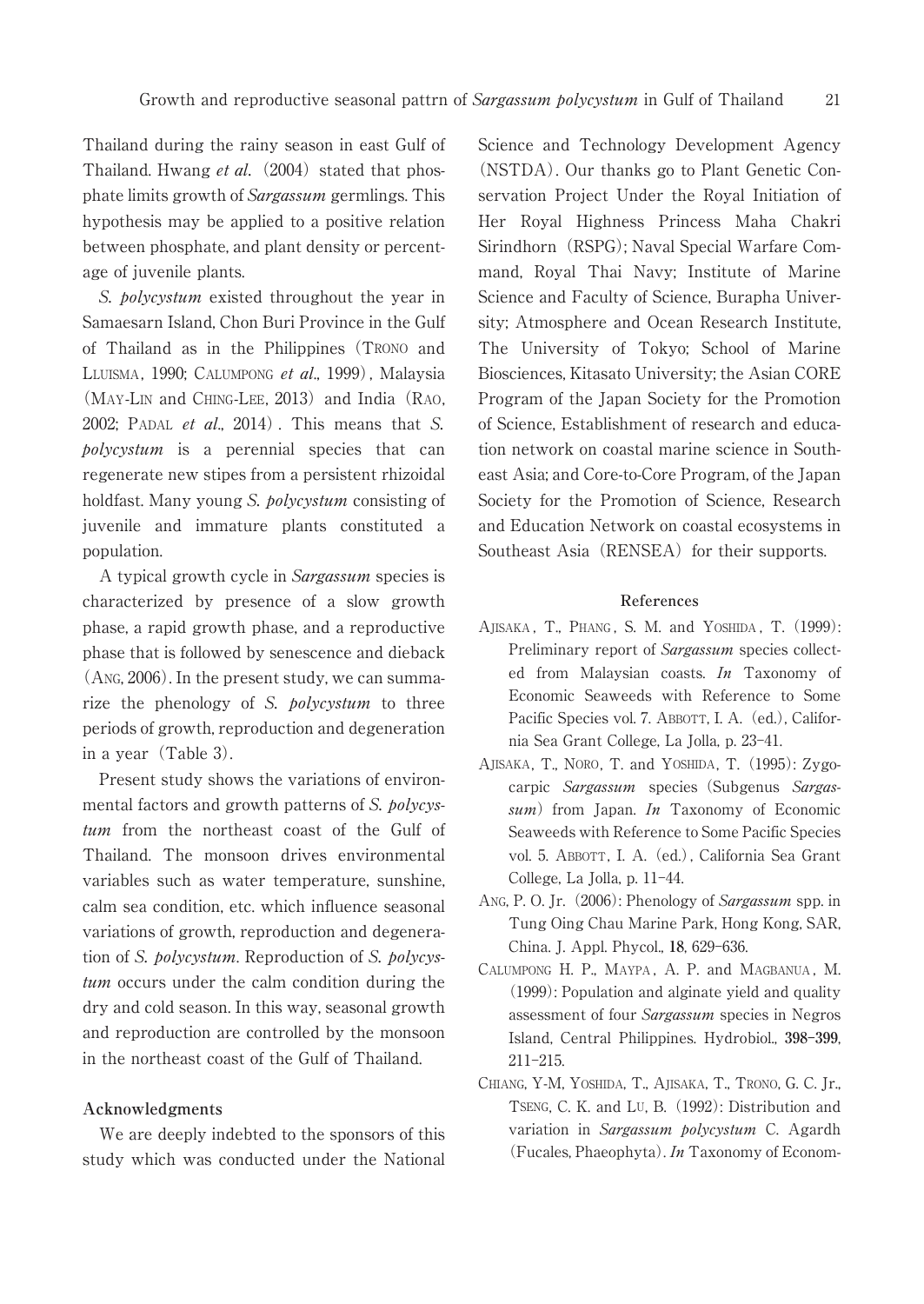ic Seaweeds with Reference to Some Pacific and Western Atlantic Species vol. 3, ABBOTT , I.A. (ed.), California Sea Grant College, p. 35-42.

- HWANG, R. L., TSAI, C. C. and LEE, T. M.(2004): Assessment of temperature and nutrient limitation on seasonal dynamics among species of Sargassum from a coral reef in Southern Taiwan. J. Phycol., 40, 463-473.
- KOMATSU, T. (1985): Temporal fluctuations of water temperature in a *Sargassum* forest. J. Oceanogr. Soc. Jpn., 41, 235-243.
- KOMATSU, T. (1989): Day-night reversion in the horizontal distributions of dissolved oxygen content and pH in a Sargassum forest. J. Oceanogr. Soc. Jpn., 45, 106-115.
- KOMATSU, T. and KAWAI, H. (1986): Diurnal changes of pH distributions and the cascading of shore water in a *Sargassum* forest, J. Oceanogr. Soc. Jpn., 42, 447-458.
- KOMATSU, T. and MURAKAMI, S. (1994): Influence of a Sargassum forest on the spatial distribution of water flow. Fish. Oceanogr., 3, 256-266.
- KOMATSU, T., ARIYAMA, H., NAKAHARa, H. and SAKAMOTO, W. (1982): Spatial and temporal distributions of water temperature in a Sargassum forest. J. Oceanogr. Soc. Jpn, 38, 63-72.
- KOMATSU, T., KAWAI, H. and SAKAMOTO, W. (1990): Influences of Sargassum forests on marine environments. Bull. Coast. Oceanogr., 27, 115-126. (in Japanese with English abstract).
- KOMATSu, T., MATSUNAGA, D., MIKAMI, A., Sagawa, T., Boisnier, E., Tatsukawa, K., Aoki, M., Ajisaka, T., UWAI, S., TANAKA, K., ISHIDA, K., TANOUE, H. and SUGIMOTO, T. (2008): Abundance of drifting seaweeds in eastern East China Sea. J. Appl. Phycol., 20, 801-809.
- KOMATSU, T., MURAKAMI, S. and KAWAI, H. (1995): Some features of jump of water temperature in a Sargassum forest. J. Oceanogr., 52, 109-124.
- KOMATSU, T., TATSUKAWA, K., FILIPPI, J.-B., SAGAWA, T., MATSUNAGA, D., MIKAMI, A., ISHIDA, K., AJISAKA, T., TANAKA, K., AOKI, M., WANG, W. D., LIU, H. F., ZHANG, S. Y., ZHOU, M. D. and SUGIMOTO, T.(2007): Distribution of drifting seaweeds in eastern East China Sea. J. Mar. Syst., **67**, 245-252.
- LARGO, D. B., OHNO, M. and CRITCHLEY, A. T. (1994): Seasonal changes in the growth and reproduction of Sargassum polycystum C. Ag. and Sargassum  $siliquosum$  J. Ag. (Sargassaceae, Fucales) from Liloan, Cebu, in Central Philippines. Jpn. J. Phycol., 42 (1), 53-61.
- LEWMANOMONT, K. (1988): Marine algae of coral reefs of Thailand. Thai Fish. Gazette, 41 (6), 561-568.
- MAY-LIN, B. Y. and CHING-LEE, W. (2013): Seasonal growth rate of Sargassum species at Teluk Kemang, Port Dickson, Malaysia. J. Appl. Phycol., **25**<sup>(3)</sup>, 805-814.
- MIKAMI, A., KOMATSU, T., AOKI, M. and SAGAWA, T. (2007): Biomass estimation of a mixed-species Sargassum forest using aerial photography, field survey and Geographical Information Systems. In GIS/spatial analyses in fisheries and aquatic sciences. Volume 3. NISHIDA, T., P.J. KAIOLA and A.E. CATON (eds.), Fishery-Aquatic GIS Research Group, Saitama. p. 147-160.
- NOIRAKSAR, T. and AJISAKA, T. (2008): Taxonomy and distribution of  $Sargassum$  (Phaeophyceae) in the Gulf of Thailand. J. Appl. Phycol., **20**, 963-977.
- NOIRAKSAR , T., AJISAKA, T. and KAEWSURALIKHIT, C. (2006): Species of Sargassum in the east coast of the Gulf of Thailand. ScienceAsia, **32**(Sup. 1): 99-106.
- OHNO, M., LARGO, D. B. and TRONO, G. C. Jr.(1995): A survey of standing crop, lengths of primary lateral branches and reproductive states of Sargassum communities on the reefs of the Philippine Islands. Bull. Mar. Sci. Fish., Kochi University, 15: 67-78.
- PADAL, S. B., RAO, D. A. and SUBBARANGAIAH, G. (2014): Habitat influences the seasonal growth, fruiting behaviour in Sargassum polycystum C. Agradh. (Fucales, Phaeophyceae) at Visakhapatnam coast, India. Int. J. Pharm. Bio-Sci., 1 (1), 1–8.
- RAO, A. S. (2002): Seasonal growth pattern in Sargassum polycystum C. Agradh. (Phaeophyta, Fucales) occurring at Visakhapatnam, east coast of India. Indian J. Mar. Sci., 3 (1), 26-33.
- SCHMIDT, J. (1916): Flora of Koh Chang. Contributions to the knowledge of the vegetation in the Gulf of Siam. Bianco Luno, Copenhagen, 498 pp.